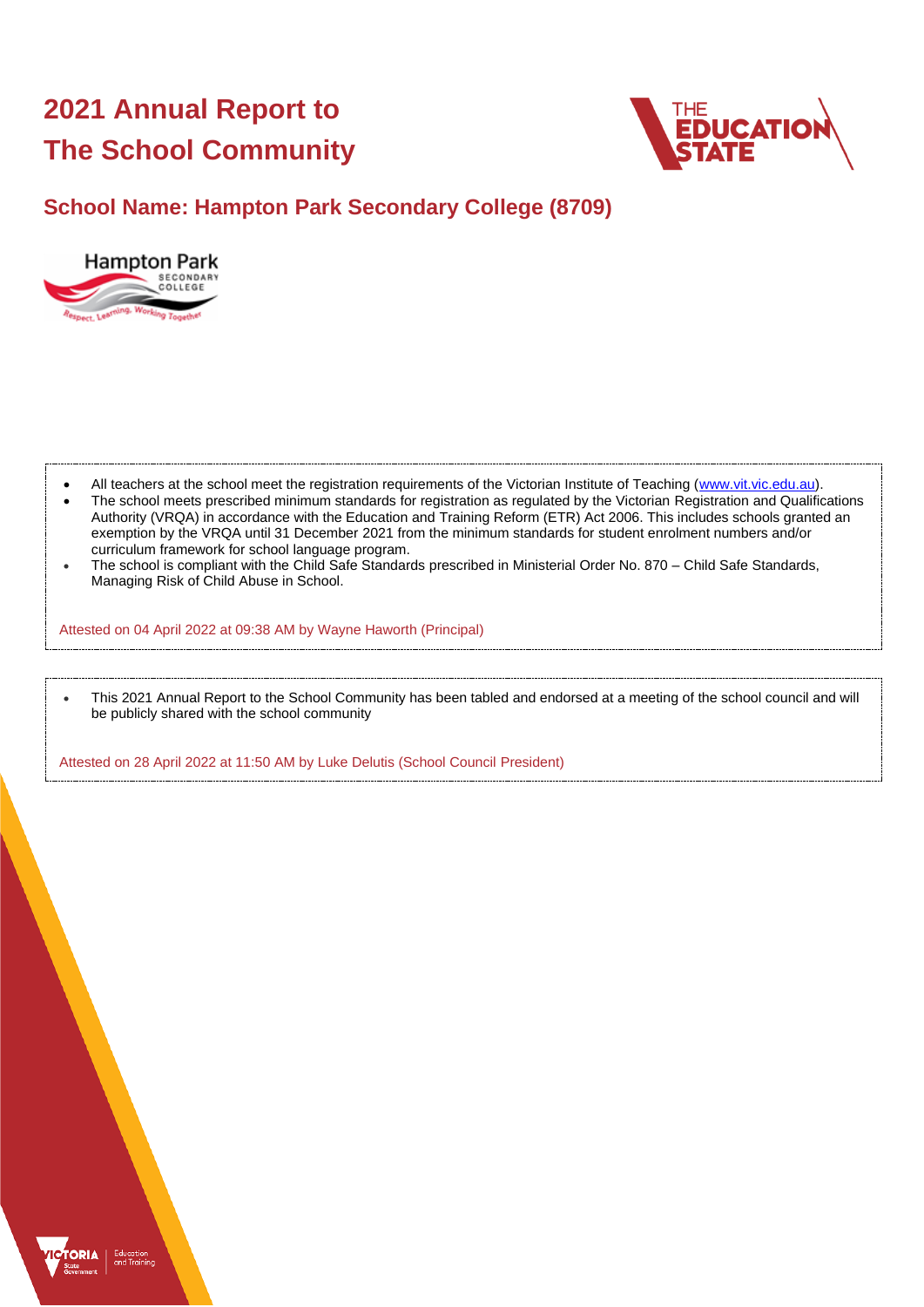

# How to read the Annual Report

## What does the *'About Our School'* commentary section of this report refer to?

The 'About our school' commentary provides a brief background on the school, an outline of the school's performance over the year and future directions.

The 'School Context' describes the school's vision, values and purpose. Details include the school's geographic location, size and structure, social characteristics, enrolment characteristics and special programs.

The 'Framework for Improving Student Outcomes (FISO)' section includes the improvement initiatives the school has selected and the progress they have made towards achieving them through the implementation of their School Strategic Plan and Annual Implementation Plan.

## What does the *'Performance Summary'* section of this report refer to?

The Performance Summary includes the following:

#### **School Profile**

- student enrolment information
- the school's 'Student Family Occupation and Education' category
- a summary of parent responses in the Parent Opinion Survey, shown against the statewide average for Secondary schools
- school staff responses in the area of School Climate in the School Staff Survey, shown against the statewide average for Secondary schools

#### **Achievement**

- English and Mathematics for Teacher Judgements against the curriculum
- English and Mathematics for National Literacy and Numeracy tests (NAPLAN)
- all subjects for Victorian Certificate of Education (VCE) examinations

#### **Engagement**

Student attendance and engagement at school, including:

- how many Year 7 students remain at the school through to Year 10
- how many exiting students go on to further studies or full-time work

#### **Wellbeing**

Student responses to two areas in the Student Attitudes to School Survey:

- Sense of Connectedness
- Management of Bullying

Results are displayed for the latest year and the average of the last four years (where available). As NAPLAN tests were not conducted in 2020, the NAPLAN 4-year average is the average of 2018, 2019 and 2021 data in the 2021 Performance Summary.

### Considering COVID-19 when interpreting the Performance Summary

The Victorian community's experience of COVID-19, including remote and flexible learning, had a significant impact on normal school operations in 2020 and 2021. This impacted the conduct of assessments and surveys. Readers should be aware of this when interpreting the Performance Summary.

For example, in 2020 and 2021 school-based surveys ran under changed circumstances, and NAPLAN was not conducted in 2020. Absence and attendance data during this period may have been influenced by local processes and procedures adopted in response to remote and flexible learning.

Schools should keep this in mind when using this data for planning and evaluation purposes.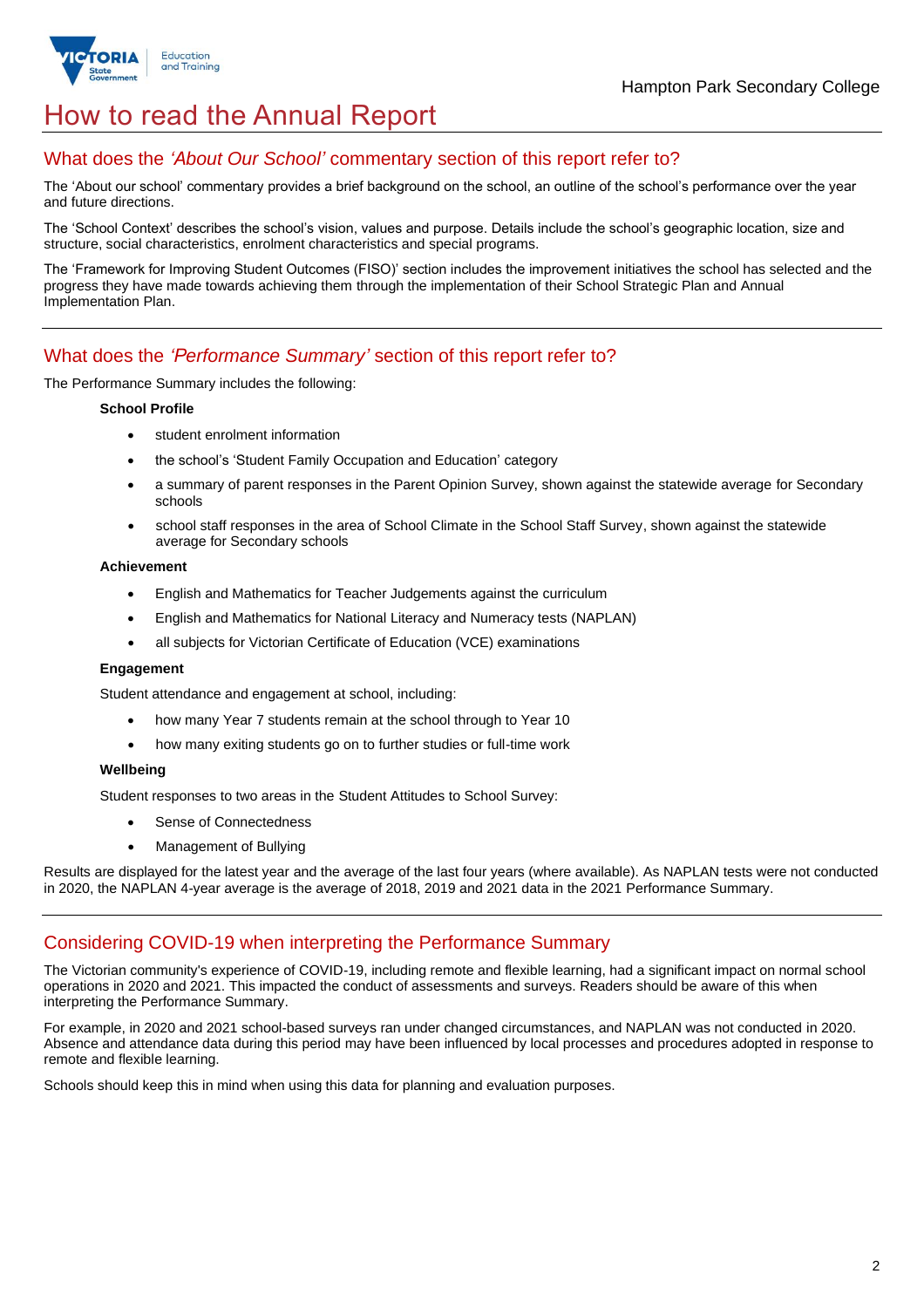

# How to read the Annual Report (continued)

### What do *'Similar Schools'* refer to?

Similar Schools are a group of Victorian government schools with similar characteristics to the school.

This grouping of schools has been created by comparing each school's socio-economic background of students, the number of non-English speaking students and the school's size and location.

### What does *'NDP'* or '*NDA*' mean?

'NDP' refers to no data being published for privacy reasons or where there are insufficient underlying data. For example, very low numbers of participants or characteristics that may lead to identification will result in an 'NDP' label.

'NDA' refers to no data being available. Some schools have no data for particular measures due to low enrolments. There may be no students enrolled in some year levels, so school comparisons are not possible.

Note that new schools only have the latest year of data and no comparative data from previous years. The Department also recognises unique circumstances in Specialist, Select Entry, English Language, Community Schools and schools that changed school type recently, where school-to-school comparisons are not appropriate.

## What is the *'Victorian Curriculum'*?

The Victorian Curriculum F–10 sets out what every student should learn during his or her first eleven years of schooling. The curriculum is the common set of knowledge and skills required by students for life-long learning, social development and active and informed citizenship.

The Victorian Curriculum is assessed through teacher judgements of student achievement based on classroom learning.

The curriculum has been developed to ensure that school subjects and their achievement standards enable continuous learning for all students, including students with disabilities.

The 'Towards Foundation Level Victorian Curriculum' is integrated directly into the curriculum and is referred to as 'Levels A to D'.

'Levels A to D' may be used for students with disabilities or students who may have additional learning needs. These levels are not associated with any set age or year level that links chronological age to cognitive progress (i.e., there is no age expected standard of achievement for 'Levels A to D').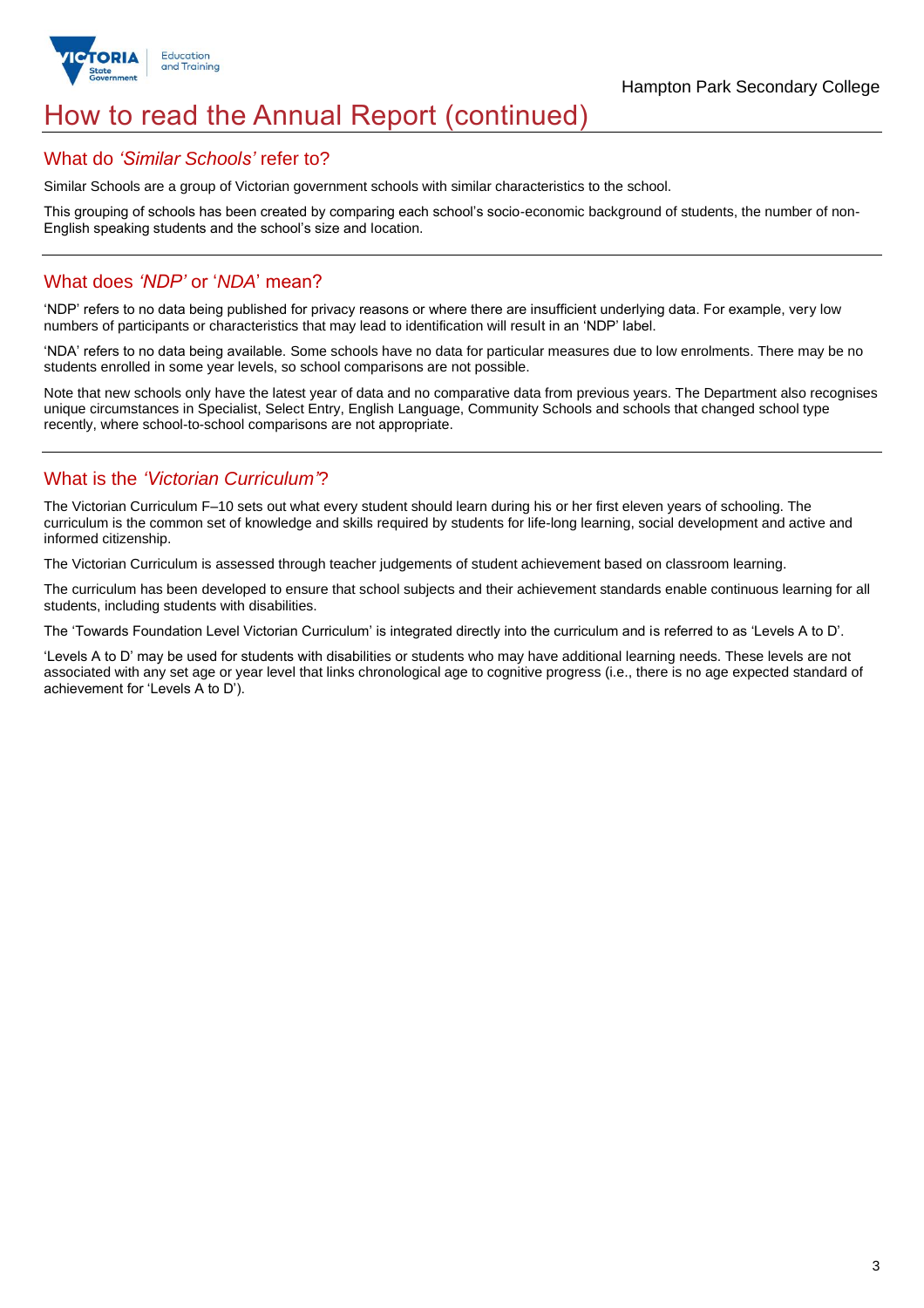

# **About Our School**

## School context

Hampton Park Secondary College is a large multi-cultural learning community situated in southeast Metropolitan Melbourne. We currently have almost 1200 students, from over 60 cultural backgrounds. We have approximately 160 staff, comprising of Teaching and Educational Support staff.

At Hampton Park Secondary College, we are rich in diversity and, by empowering and engaging students, wholehearted in our pursuit of excellence. Our vision of learning is underpinned by our values of Respect, Learning and Working Together. Through our values, we hope that our students manifest the qualities of understanding the world with a global view, engaging in life-long learning, and always being critical and creative problem solvers.

Hampton Park Secondary College is committed to providing education that is both student-centred and focused upon personalised learning experiences. We have re-designed our learning programme to enable students to excel through a researched based, future focused model, ensuring all our students benefit from deepened learning and improved educational outcomes.

Learning at Hampton Park Secondary College is categorised into three stages or programmes: Explore, Enhance, and Excel. These programmes recognise the unique needs of each student and allow students to 'move through' their secondary schooling experience in a way that better reflects their passions and abilities rather than their normal 'year level.'

During 2021, we planned structural changes to our then existing Sub Schools. Following extensive collaboration and consultation with students and staff, our new House System was launched at the start of the 2022 school year. Students and staff are now aligned with one of our four Houses: Hollows, Freeman, Mabo, and Walton. Each House comprises of students from Years 7-12 and includes staff from a range of positions and teaching areas.

Our new House System has already created a stronger sense of connection amongst both staff and students, and we have created such a strong foundation for this system as we see Houses as being a powerful way to enhance student engagement and sense of belonging.

At Hampton Park Secondary College, we are deeply committed to improving student learning outcomes and supporting the wellbeing of our students. Following the interruptions due to COVID and remote learning, we know that it is perhaps even more important than ever before to ensure our students are connecting or reconnecting with the school and with their peers, and to provide intensive support for learning 'catch-up'. Building upon our already extensive and intensive interventions that sit within our RTI Framework, we have bolstered and extended these supports through refining our MYLNS programme, running an outstanding Tutor Learning Initiate Programme with the support of Monash University, and extending our Intervention ES team so as that they can now run intensive programmes with our most at-risk students. As always, the programmes for our at-risk students are mirrored by the opportunities offered to our High Ability students, including Extension Maths through TLI and an Extension and Enrichment Writing Programme.

## Framework for Improving Student Outcomes (FISO)

In 2021, the College adapted its remote and flexible learning program based on community feedback. A daily mentor teacher 'check-in' class was introduced and proved to be extraordinarily successful in keeping students connected with the College and to their learning. Moreover, teachers adjusted planned curriculum and assessments in response to repeated lock-downs, along with adopting researched informed pedagogical practices better suited to the online teaching and learning environment.

Despite the challenges of COVID-19, considerable progress was made in relation to our three Key Improvement Strategies (KIS) underpinning our College Strategic Improvement Plan. KIS 1 focused on building practice excellence with emphasis on 'learning c-tch up'. This was addressed through the strategic development of an agreed Pedagogical Model and training fourteen leaders in the Department's Professional Learning Communities (PLC) approach. Both the Pedagogical Model and PLC approach have been implemented in 2022 with the objective of improving student learning outcomes by improving staff collaboration and quality of instruction within and across all classrooms. Furthermore, significant human resources were allocated to our Literacy and Numeracy Support classes, Tutor Learning Initiative (TLI) and Middle Years Literacy and Numeracy Support (MYLNS) initiative. KIS 2 centred around supporting all students to be Happy, Active, and Healthy. The College placed emphasis on the Mentor Program, developing COVID-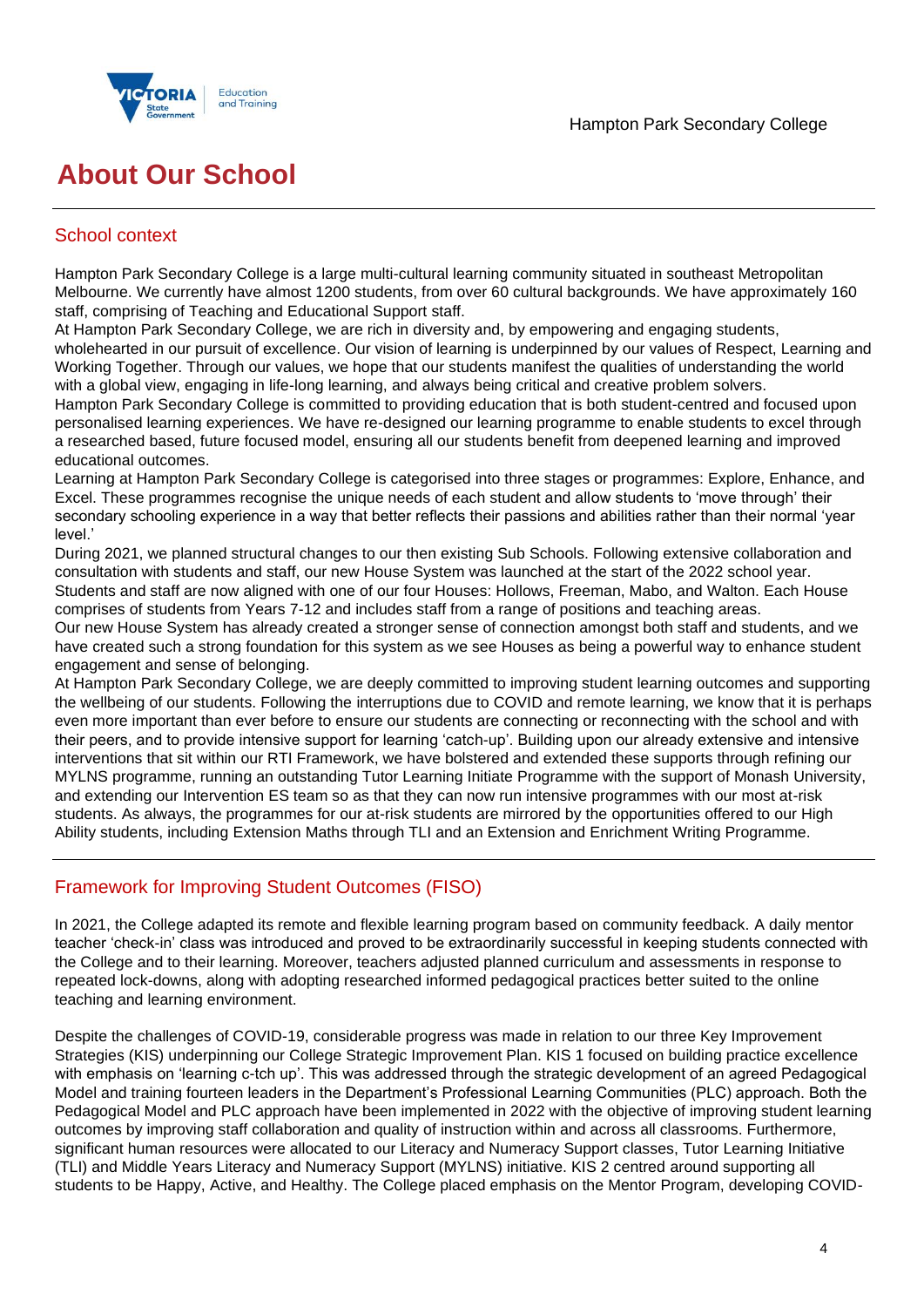

19 responsive resources for the 45 mentor teachers who played a significant role in supporting students to stay connected to the College, their peers, and their learning as well as in maintaining a positive sense of wellbeing. Lastly, KIS 3 was about building communities. Here the College decided to focus on clear and timely communication given the ever-changing impacts of COVID-19. The aim was to try and alleviate uncertainly, stress, and anxiety as much as possible through clear infographics, translated information, and guides explaining operational elements and our learning program.

## Achievement

There were 56 students funded under the Program for Students with a Disability in 2021, which included six students who received transitional funding from Primary School to Secondary College.

- Students were funded under a range of categories, listed below:
- Intellectual Disability
- Autism Spectrum Disorder
- Severe Behaviour Disorder
- Severe Language Disorder with Critical Educational Needs
- Physical

All students were supported by experienced Learning Support Officers, and overall, most students made progress against their learning goals, despite the challenges of remote learning. Students were monitored and assessed through GPAs, attendance and engagement, and school-based assessments. The Wellbeing Team and Inclusion Team monitored the social and emotional wellbeing of our PSD students. The College provided students with laptops and internet dongles to access the curriculum during remote learning. Online Student Support Group meetings were held with parents and carers throughout the year and support was given to many families with NDIS applications. Students who were leaving at the end of 2021 were transitioned to meaningful pathways, including TAFE, SLES (School Leavers Employment Supports), and work placements, and support has been provided to these students post school.

#### Senior Learning

All Senior Learners were strongly supported during remote learning by our mentors, our teaching staff, our student support services team, and our house leadership teams, with an emphasis on wellbeing to inspire learning. Regular mentor check-ins were completed to ensure maintained connection to school and to ensure supports were provided as needed. Our Senior teachers attended on site learning as much as possible to provide opportunities for our students and they adapted their teaching styles to best support them. Authentication processes were established, and our mentors and House Leadership Teams engaged students in pathways conversations to ensure success.

Despite our work, our VCAL (Victorian Certificate of Applied Learning) completion rate goal of 90% fell short – at 60%. Although our course counselling process was supported by a large team of staff, more work needs to happen to ensure students are placed in the best pathway that meets their learning needs, abilities, and strengths. In 2022 this will be a focus, as well as closer tracking of our learners throughout their senior years. Our Careers Team did do an exceptional job to ensure, despite our completion rates, that our Year 12 VCAL students left school with suitable pathways available - all were able to achieve a pathway. Close tracking of our students continues in this space.

Authentication processes were put in place to support our learners and the CED (Consideration of Education Disadvantage) process closely adhered to, to ensure no student was disadvantaged, with their needs and individual circumstances strongly considered.

Our students who achieved study scores above 37 in English exceeded the state, network, and similar schools, with a strong focus on moderation across the domain, as well as ensuring indicative grades were well informed and accurate. Further Maths also had an increase in the number of students receiving study scores above 37, again being higher than the state, network, and similar schools. Physics too had a 2% increase in the students achieving above 37 as a study score, as did Psychology. Visual Communication had a significant increase in the students above 37 at 29% which was well above the state, similar schools, and the network.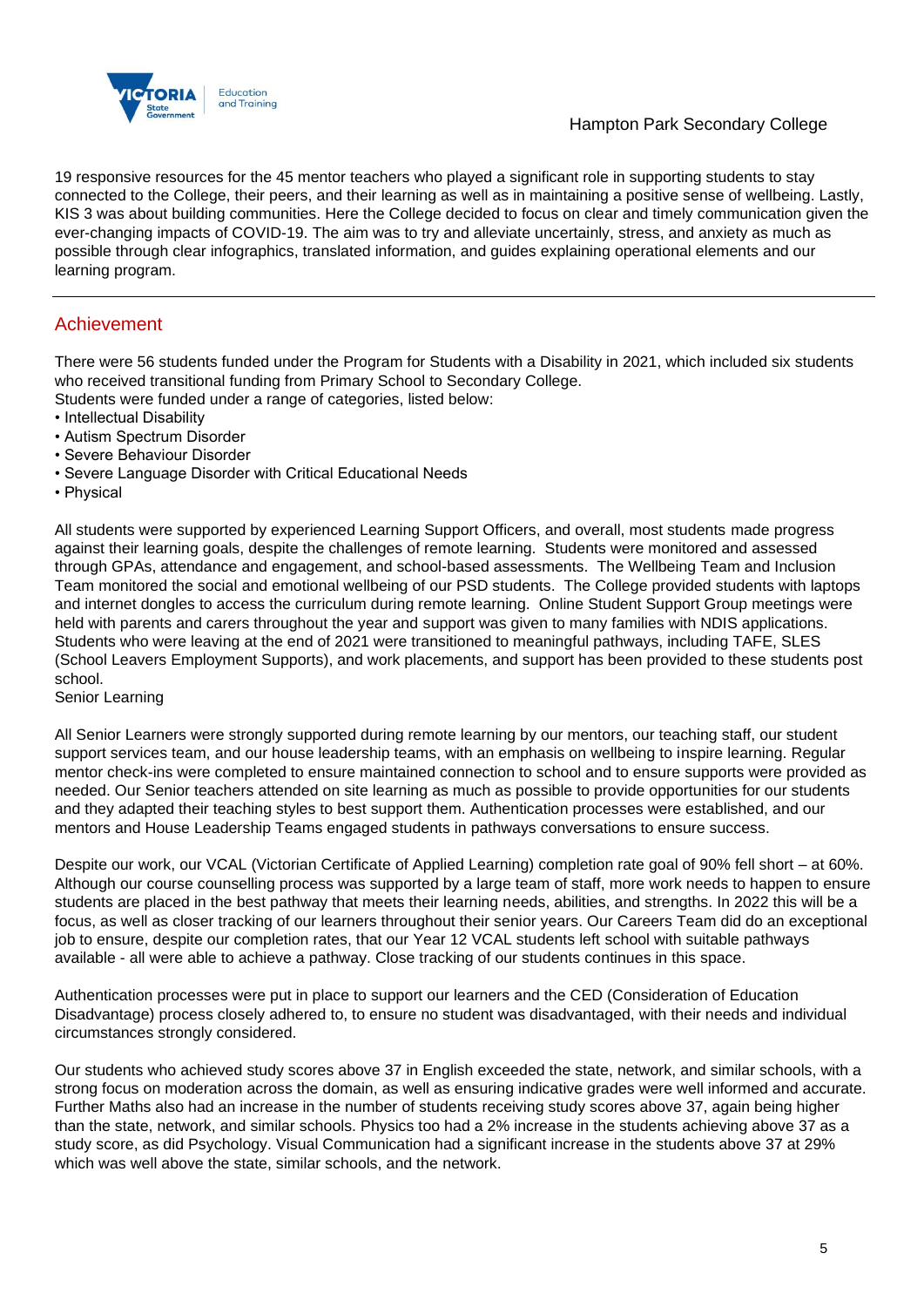



The median VCE (Victorian Certificate of Education) Study Score was 27 in 2021, which is below the state average of 28.7 in 2016 and below that of 2021, at 30. It has not moved for 3 years.

Future work needs to focus on senior school improvement with the establishment of a senior studies improvement team in 2022. Moderation will be a major focus for all subject areas, and we will establish a community of practice to further align our processes and develop our understanding of assessment and marking. Ensuring our pedagogical model is being reflected in the senior years is also crucial, and a study skills program is being developed to strengthen skill development and application for our senior learners.

## Engagement

Our students in 2021 reported increased cognitive engagement when compared to previous years. Our students enjoyed the approach to their learning which was stimulated and inspired by remote learning. Many students liked the flexibility remote learning offered them. Sixty-five percent of our students reported cognitive engagement, above the 58% reported in 2020.

The introduction of our pedagogical model, which focuses on a gradual release of responsibility, meant our students had greater time to apply their skills and less time listening to teacher instruction. Students also enjoyed the flexibility and agency they had over their learning during this time. Students reported teachers were using teaching time more effectively up from 59% in 2020 to 70% in 2021. Stimulated learning also dramatically increased from 51% in 2020 to 62% in 2021.

The move to a choice-based curriculum has been paramount in this improvement, whereby students have more say in what they study, and more subjects are on offer to choose from. This ensures students can connect their learning to their interests and passions. Our Enhance curriculum ensures students are challenged at the appropriate skill level, rather than age level, and are with others who share the same interests. Students who need greater challenge can choose from VCE and VET (Vocational Education and Training) based programs, further connecting to their interests and abilities.

A greater focus on Project Based Learning and STEAM subjects will further engage and inspire our students, as well as give them greater agency and ownership.

A School Wide Positive Behaviour Support approach has been developed and further work in 2022 will take place to ensure understanding and implementation across the school. A staged response to behaviour has been developed, as well as the implementation of a strong awards system to recognise and celebrate the positive behaviours of learners who go above and beyond. We have moved away from a hierarchy of consequences to a staged response to be more inclusive and supportive and to educate our learners, rather than using punitive means. More work will take place in 2022 to ensure a positive climate for learning across the entire school.

An Attendance improvement team has been established, as well as a documented attendance process. In 2021 we appointed four administration officers and a whole school attendance officer, to ensure the close following of and documentation of attendance. Our TAL (Team Around the Learner) meetings have been established to support our students and to identify patterns and trends around attendance, ensuring close monitoring, tracking and the implementation of strategies and supports. The establishment of our House System will continue to positively impact our attendance, and has been designed to ensure connection, a sense of belonging and identity, as well as a dedicated team around the learner.

Despite this work, the attendance of our students remains a challenge and needs to be a major focus in 2022. In 2021 40% of our students were reported as having 20 or more days absent in the year. Over a four-year period, we have not seen improvement in this area.

Our parent engagement, when it comes to attendance, is also a challenge and needs to remain a major focus in 2022. We have a substantial number of unapproved/unexplained absences. All of this will be addressed by our attendance improvement team in 2022.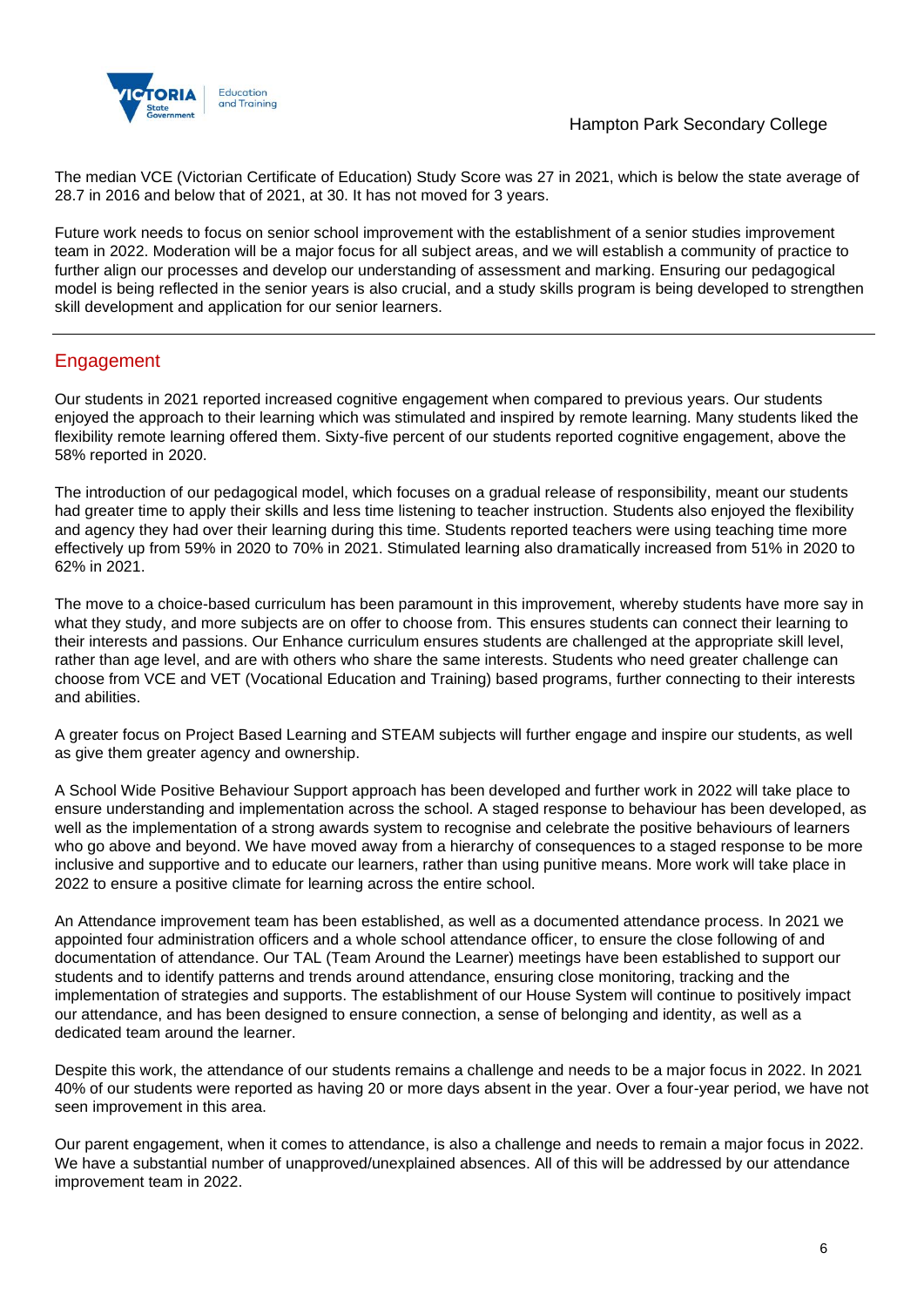

## **Wellbeing**

Wellbeing support was adapted to remote learning and each morning mentor teachers did a 'wellbeing check-in' with all students. Students valued this interaction, which was followed up by the Wellbeing Team with 'Wellbeing Wednesday' tips and support and regular surveys of students to monitor wellbeing. The Wellbeing team maintained regular contact with students and their families and continued to offer support where needed. Vulnerable students who attended school onsite were well supported by teachers and Learning Support Officers.

Breakfast Club ran when students were onsite and food parcels were available to students during remote learning periods. Special deliveries of care packages were made to all staff and Year 12 students on 'R U Ok' day to help keep their connection to school.

During the Afghanistan crisis, our Multicultural Education Aides contacted all families to offer support. The Wellbeing Team arranged a free presentation to the Afghan community by a Humanitarian Lawyer and a meeting for students who had missing family members by the Red Cross.

Highlights in 2021 included: -

- the addition of a School Chaplain and School Nurse to the wellbeing team.
- the Refugee Education Support Program initiative
- success with our application for the Doctor's in Secondary School program, which has commenced in 2022
- the announcement of a new Wellness Centre to be completed during 2022.

The mentor program has been steadily gaining ownership from the Student Learning Leaders and mentors, with the Learning Leaders regularly meeting with mentors to develop the curriculum.

Evaluation from students indicated that as is the case with classroom teachers, the mentor impacted the connection that students had with the program. Having mentor at a regular time provides an avenue for year level and house assemblies, however, there are conflicting uses for mentor time which need to be managed carefully, so that the program and the key purpose of having a mentor know their students well is not diluted.

With the introduction of the House System, Mentor Teachers have been planning to generate friendly and cohesive competition to engender association with the house and the mentor.

Feedback from mentors has stressed that it would be ideal to have a mentor class that they teach beyond the mentor program, so that they are able to have more regular contact with students and forge stronger relationships. Including Respectful Relationships elements into the program as well as course counselling and pathway planning is proving beneficial, however, requires further shaping of the various elements relevant to each year level. This is a key focus of this years mentor program development.

### Finance performance and position

The College has maintained a strong financial position which allowed monies to be carried forward for expenditure in 2022.

During 2021, the College continued in the planning and development of three State Government funded building projects. To ensure that the new/refurbished spaces support the needs of students, the school allocated funds of approximately \$2.5 million for these building projects to be fully completed, including fittings, technology requirements, landscaping, and furnishings.

Stage 1 – Senior Student Centre, which has now been completed and serves as our base location for Freeman House.

Stage 2 – STEAM Building, works commenced in 2021 with a proposed completion date of Semester 2 2022. Students will benefit from what has been a substantial investment in new equipment and resources, including laser cutters and 3D printers for this space.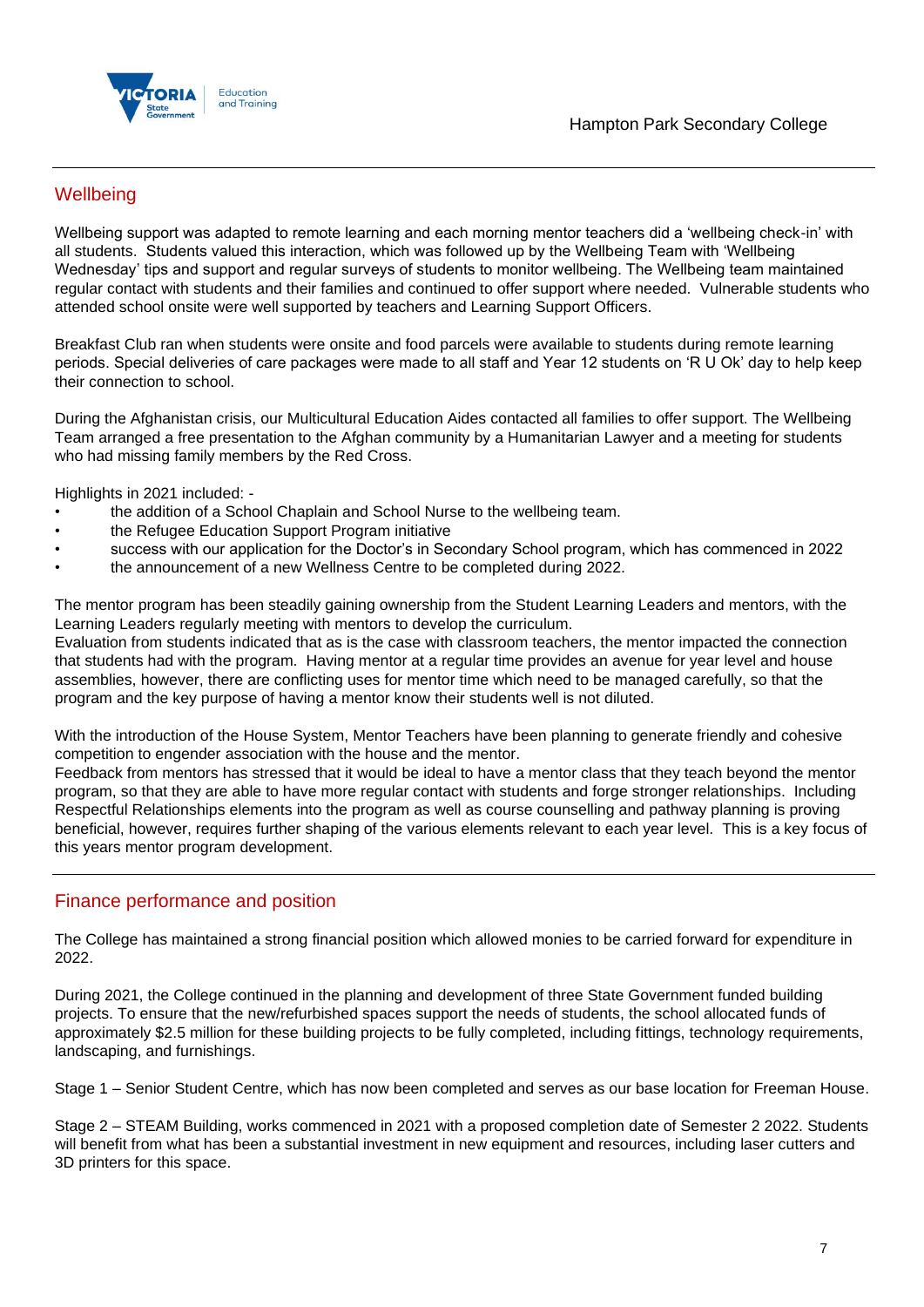

Hampton Park Secondary College

Stage 3 – Wellness Centre and G/J Block, final planning underway with a commencement date proposed for mid-2022.

The College has also allocated funds to an upgrade of the administration block to provide a more open and efficient use of this space including a waiting area and a confidential office space for HR. During 2021 a Salesforce grant of \$40,000 was received, these monies will be expended during 2022 when the STEAM building is complete.

In 2021, Equity funding was used to staff several programs to support improved student learning outcomes. These programmes include, three-teacher teams for Maths and English in years 7 and 8, small EAL classes and Literacy and Numeracy Support classes, Multicultural Aides, a school nurse, and a large team of staff to support student well-being.

### **For more detailed information regarding our school please visit our website at <https://hpsc.vic.edu.au/>**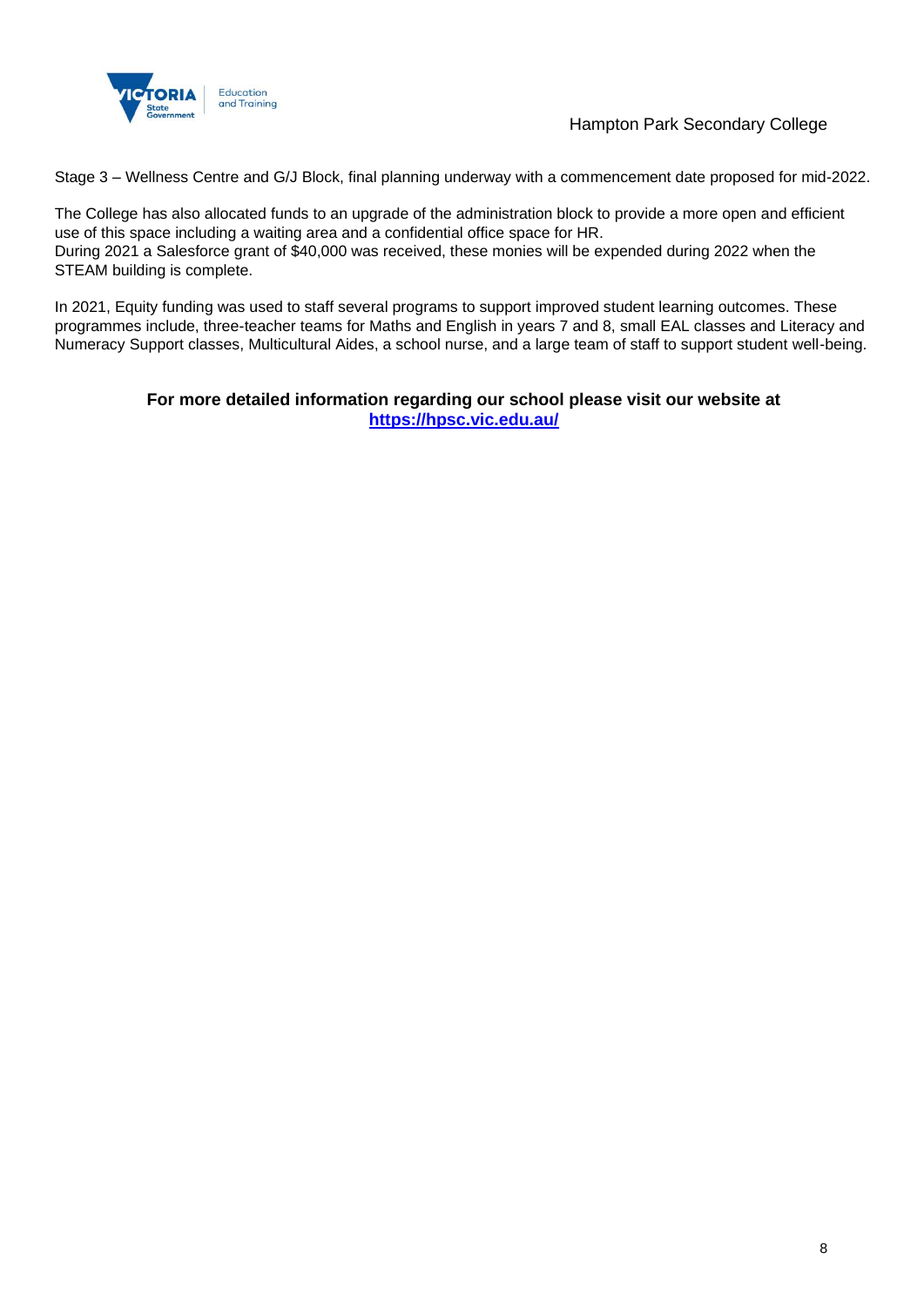

# **Performance Summary**

The Performance Summary for government schools provides an overview of how this school is contributing to the objectives of the Education State and how it compares to other Victorian government schools.

All schools work in partnership with their school community to improve outcomes for children and young people. Sharing this information with parents and the wider school community helps to support community engagement in student learning, a key priority of the Framework for Improving Student Outcomes.

Refer to the 'How to read the Annual Report' section for help on how to interpret this report.

## SCHOOL PROFILE

#### **Enrolment Profile**

A total of 1116 students were enrolled at this school in 2021, 549 female and 567 male.

65 percent of students had English as an additional language and 2 percent were Aboriginal or Torres Strait Islander.

#### **Overall Socio-Economic Profile**

The overall school's socio-economic profile is based on the school's Student Family Occupation and Education index (SFOE).

SFOE is a measure of socio-educational disadvantage of a school, based on educational and employment characteristics of the parents/carers of students enrolled at the school. Possible SFOE band values are: Low, Low-Medium, Medium and High. A 'Low' band represents a low level of socio-educational disadvantage, a 'High' band represents a high level of socio-educational disadvantage.

This school's SFOE band value is: High

#### **Parent Satisfaction Summary**

The percent endorsement by parents on their school satisfaction level, as reported in the annual Parent Opinion Survey.

Percent endorsement indicates the percent of positive responses (agree or strongly agree) from parents who responded to the survey.



#### **School Staff Survey**

The percent endorsement by staff on School Climate, as reported in the annual School Staff Survey.

Percent endorsement indicates the percent of positive responses (agree or strongly agree) from staff who responded to the survey. Data is suppressed for schools with three or less respondents to the survey for confidentiality reasons.

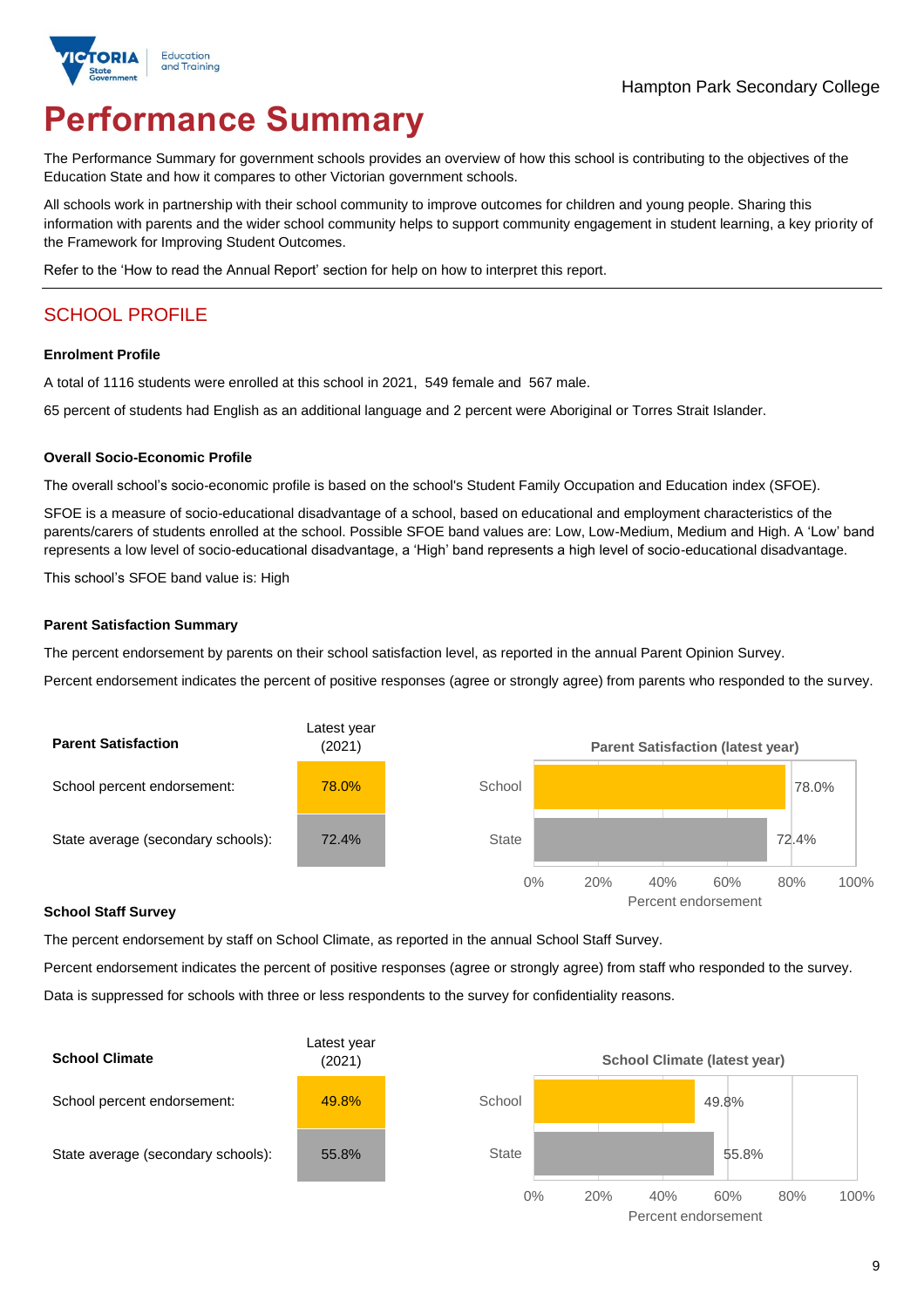

## ACHIEVEMENT

*Key: 'Similar Schools' are a group of Victorian government schools that are like this school, taking into account the school's socioeconomic background of students, the number of non-English speaking students and the size and location of the school.*

#### **Teacher Judgement of student achievement**

Percentage of students working at or above age expected standards in English and Mathematics.



| <b>Mathematics</b><br>Years 7 to 10                               | Latest year<br>(2021) |  |
|-------------------------------------------------------------------|-----------------------|--|
| School percent of students at or above age<br>expected standards: | 57.2%                 |  |
| Similar Schools average:                                          | 54.4%                 |  |
| State average:                                                    | 65.3%                 |  |

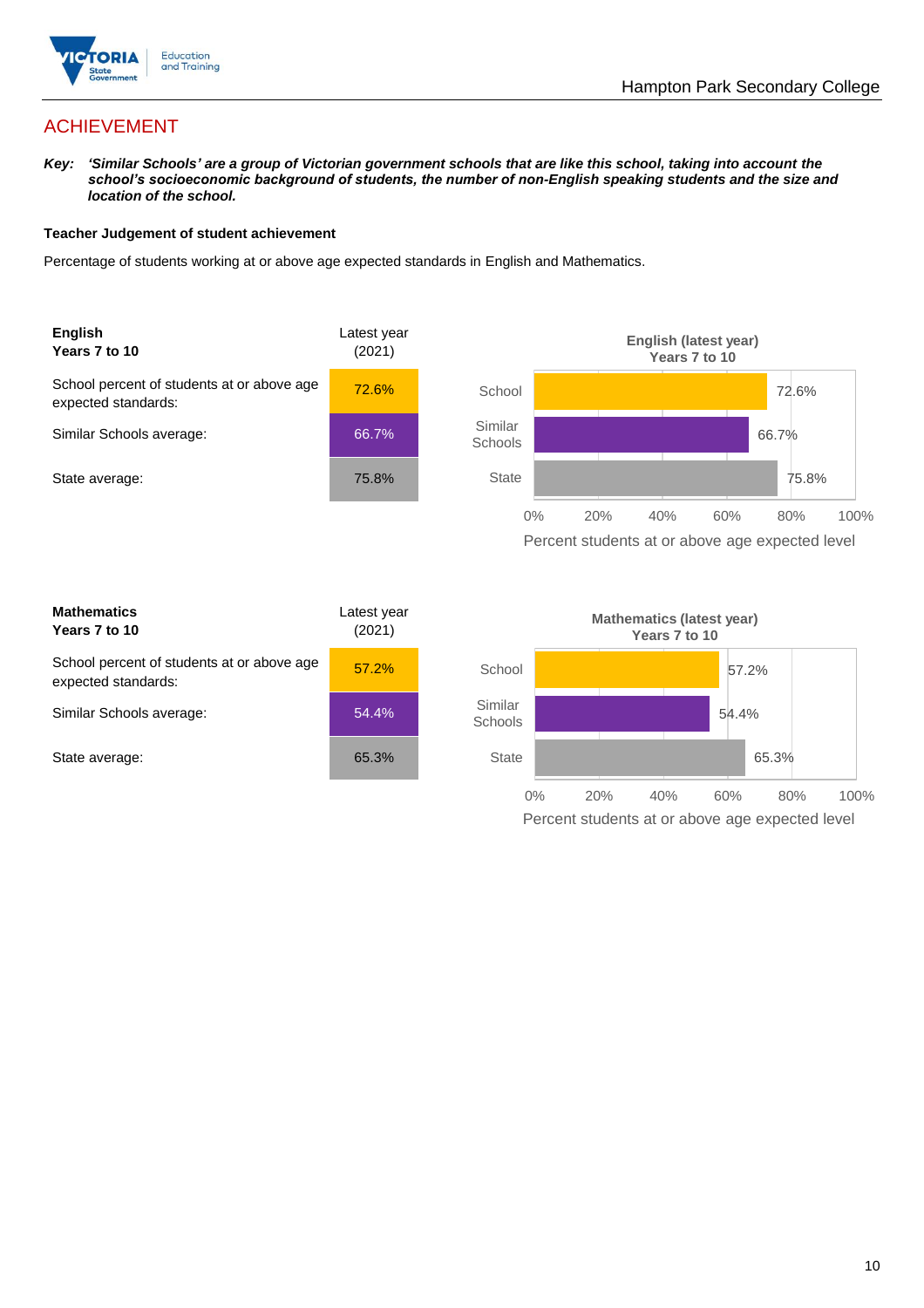

## ACHIEVEMENT (continued)

*Key: 'Similar Schools' are a group of Victorian government schools that are like this school, taking into account the school's socioeconomic background of students, the number of non-English speaking students and the size and location of the school.*

#### **NAPLAN**

Percentage of students in the top three bands of testing in NAPLAN.

Note: NAPLAN tests were not conducted in 2020, hence the 4-year average is the average of 2018, 2019 and 2021 data.

| Reading<br>Year 7                                 | Latest year<br>(2021) | 4-year<br>average | <b>NAPLAN Reading (latest year)</b><br>Year <sub>7</sub>                            |
|---------------------------------------------------|-----------------------|-------------------|-------------------------------------------------------------------------------------|
| School percent of students in<br>top three bands: | 44.6%                 | 38.7%             | School<br>44.6%                                                                     |
| Similar Schools average:                          | 42.3%                 | 41.0%             | Similar<br>42.3%<br>Schools                                                         |
| State average:                                    | 55.2%                 | 54.8%             | <b>State</b><br>55.2%                                                               |
|                                                   |                       |                   | $0\%$<br>20%<br>40%<br>60%<br>80%<br>100%<br>Percent of students in top three bands |
| <b>Reading</b><br>Year 9                          | Latest year<br>(2021) | 4-year<br>average | <b>NAPLAN Reading (latest year)</b><br>Year 9                                       |
| School percent of students in<br>top three bands: | 24.7%                 | 25.4%             | School<br>24.7%                                                                     |
| Similar Schools average:                          | 32.3%                 | 32.6%             | Similar<br>32.3%<br>Schools                                                         |
| State average:                                    | 43.9%                 | 45.9%             | <b>State</b><br>43.9%                                                               |
|                                                   |                       |                   | $0\%$<br>20%<br>60%<br>80%<br>100%<br>40%<br>Percent of students in top three bands |
| <b>Numeracy</b><br>Year <sub>7</sub>              | Latest year<br>(2021) | 4-year<br>average | <b>NAPLAN Numeracy (latest year)</b><br>Year <sub>7</sub>                           |
|                                                   |                       |                   |                                                                                     |
| School percent of students in<br>top three bands: | 40.2%                 | 35.2%             | School<br>40.2%                                                                     |
| Similar Schools average:                          | 43.3%                 | 42.1%             | Similar<br>43.3%<br>Schools                                                         |
| State average:                                    | 55.2%                 | 55.3%             | <b>State</b><br>55.2%                                                               |
|                                                   |                       |                   | $0\%$<br>40%<br>100%<br>20%<br>60%<br>80%<br>Percent of students in top three bands |
| <b>Numeracy</b><br>Year 9                         | Latest year<br>(2021) | 4-year<br>average | <b>NAPLAN Numeracy (latest year)</b><br>Year 9                                      |
| School percent of students in<br>top three bands: | 20.0%                 | 20.9%             | School<br>20.0%                                                                     |
| Similar Schools average:                          | 31.7%                 | 32.7%             | Similar<br>31.7%<br>Schools                                                         |
| State average:                                    | 45.0%                 | 46.8%             | <b>State</b><br>45.0%                                                               |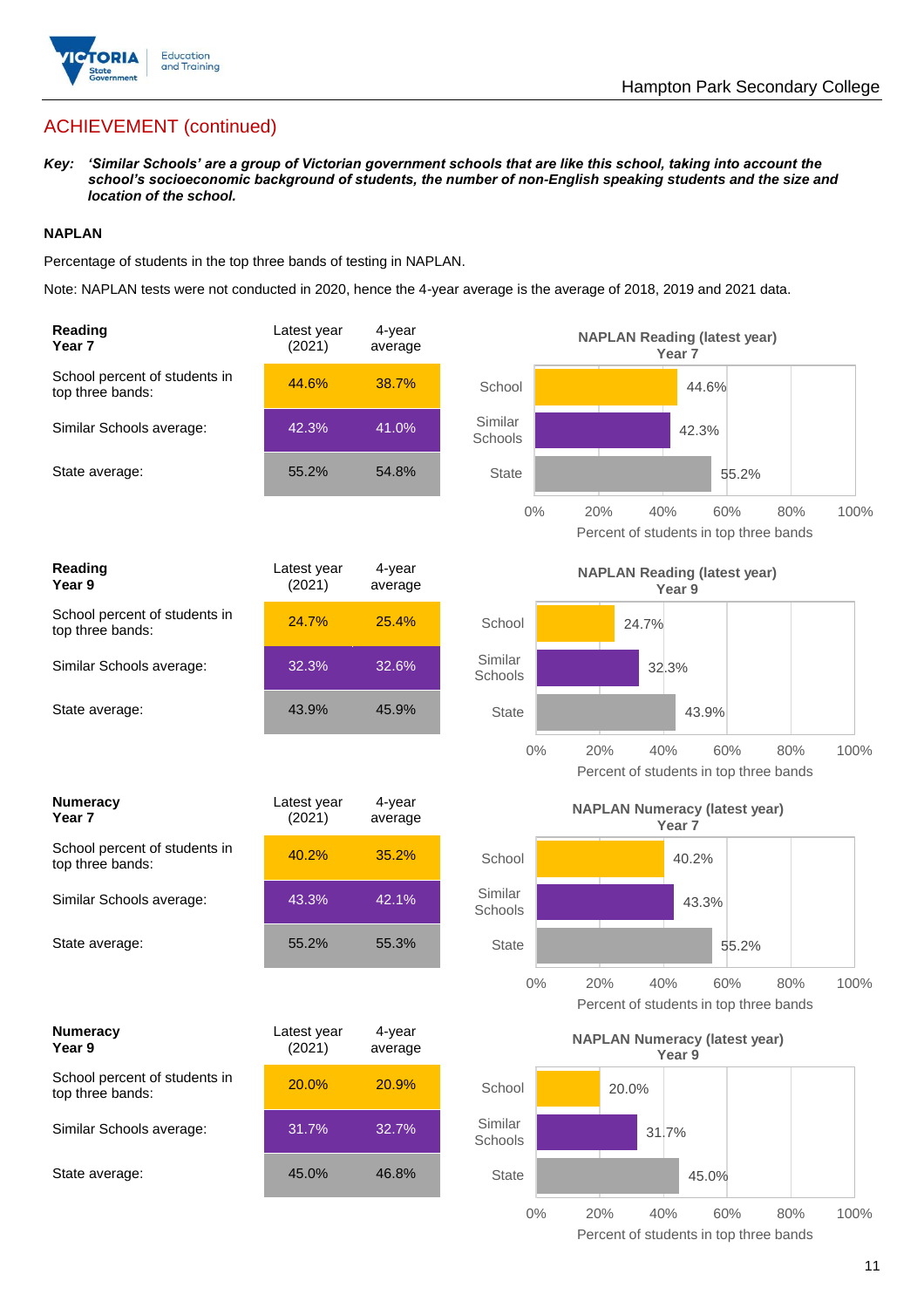

# Hampton Park Secondary College

# ACHIEVEMENT (continued)

#### **NAPLAN Learning Gain**

NAPLAN learning gain is determined by comparing a student's current year result relative to the results of all 'similar' Victorian students (i.e., students in all sectors in the same year level who had the same score two years prior). If the current year result is in the top 25 percent, their gain level is categorised as 'High'; middle 50 percent is 'Medium'; bottom 25 percent is 'Low'.

#### **Learning Gain Year 5 (2019) to Year 7 (2021)**



#### **Learning Gain Year 7 (2019) to Year 9 (2021)**

|                                                        |             |                |              |                                          |                            |                   |                                           | 31%             |                    |
|--------------------------------------------------------|-------------|----------------|--------------|------------------------------------------|----------------------------|-------------------|-------------------------------------------|-----------------|--------------------|
| Spelling:                                              | 28%         | 49%            | 23%          | 24%                                      | Percent<br>40%             | 28%<br>22%        | 27%<br>23%                                | 14%             | 28%<br>23%         |
| Grammar and<br>Punctuation:                            | 36%         | 48%            | 16%          | 20%                                      | 20%<br>0%                  |                   |                                           |                 |                    |
|                                                        |             |                |              |                                          |                            | Reading           | Numeracy                                  | Writing         | Spelling           |
|                                                        |             |                |              |                                          |                            | <b>N</b> Low Gain | Medium Gain                               |                 | <b>Z</b> High Gain |
| <b>Learning Gain</b><br>Year 7 (2019) to Year 9 (2021) |             |                |              |                                          |                            |                   |                                           |                 |                    |
|                                                        | Low<br>Gain | Medium<br>Gain | High<br>Gain | <b>High Gain</b><br>(Similar<br>Schools) |                            |                   | <b>NAPLAN Learning Gain (latest year)</b> | Year 7 - Year 9 |                    |
| Reading:                                               | 26%         | 47%            | 28%          | 24%                                      | 100%                       |                   |                                           |                 |                    |
| Numeracy:                                              | 21%         | 60%            | 19%          | 22%                                      | 80%                        |                   | 60%                                       |                 |                    |
| Writing:                                               | 29%         | 44%            | 26%          | 21%                                      | Percent of students<br>60% | 47%               |                                           | 44%             | 48%                |
| Spelling:                                              | 26%         | 48%            | 25%          | 24%                                      | 40%                        | 28%<br>26%        | 21%<br>19%                                | 29%<br>26%      | 26%<br>25%         |
| Grammar and<br>Punctuation:                            | 33%         | 45%            | 22%          | 21%                                      | 20%<br>0%                  |                   |                                           |                 |                    |
|                                                        |             |                |              |                                          |                            | Reading           | Numeracy                                  | Writing         | Spelling           |
|                                                        |             |                |              |                                          |                            | <b>N</b> Low Gain | <b>Medium Gain</b>                        |                 | <b>D</b> High Gain |

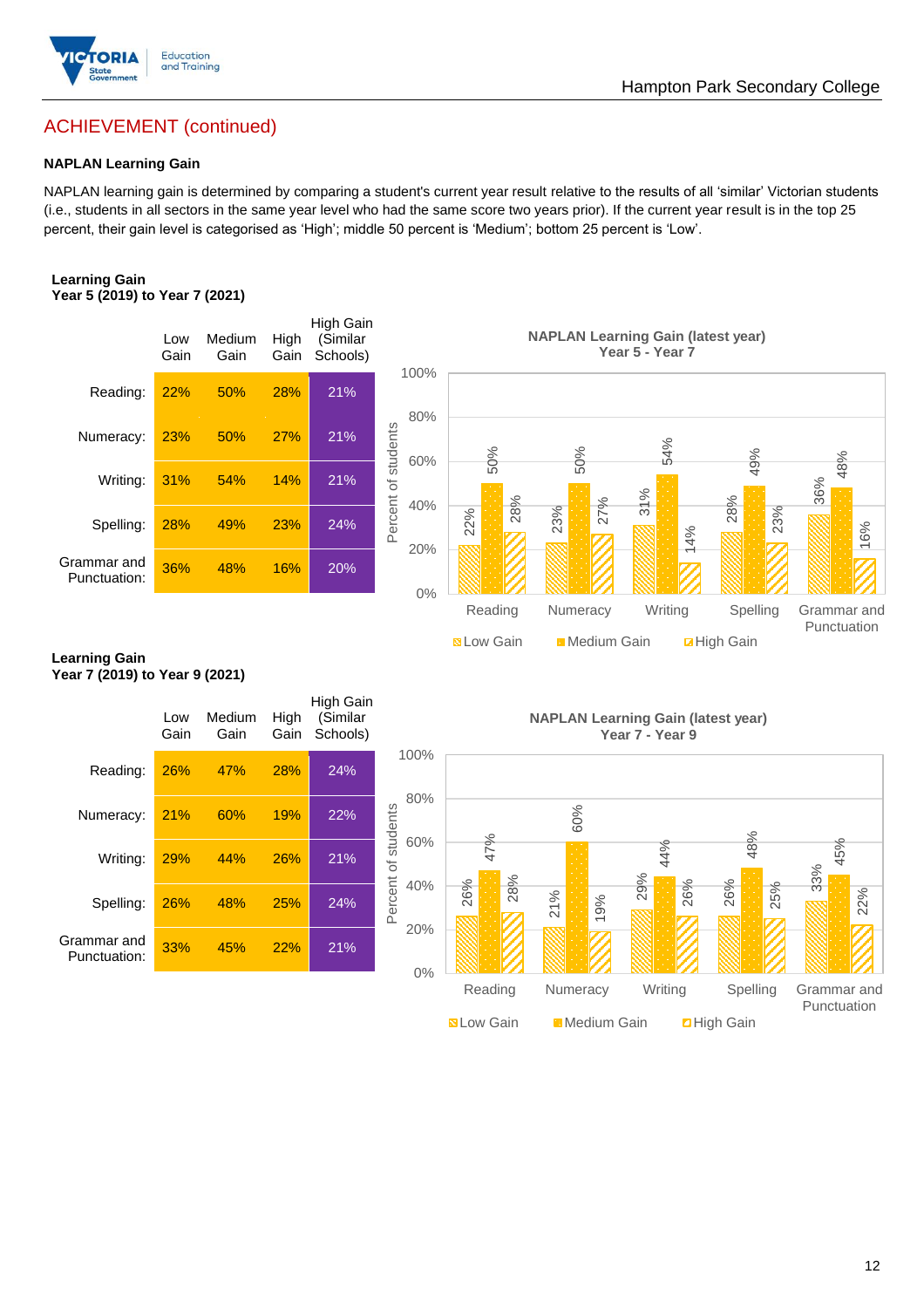

## ACHIEVEMENT (continued)

#### **Victorian Certificate of Education (VCE)**

Mean study score from all VCE subjects undertaken by students at this school. This includes all Unit 3 and 4 studies (including those completed in Year 11) and any VCE VET studies awarded a study score.

The maximum student study score is 50 and the state-wide mean (including government and non-government schools) is set at 30.



\* *Due to COVID-19, there may be some under-reporting of VET completed competencies from schools due to students still completing outstanding 2021 VET units in 2022.*

### ENGAGEMENT

*Key: 'Similar Schools' are a group of Victorian government schools that are like this school, taking into account the school's socioeconomic background of students, the number of non-English speaking students and the size and location of the school.*

#### **Average Number of Student Absence Days**

Absence from school can impact on students' learning. Common reasons for non-attendance include illness and extended family holidays. Absence and attendance data in 2020 and 2021 may have been influenced by local COVID-19.



Average number of absence days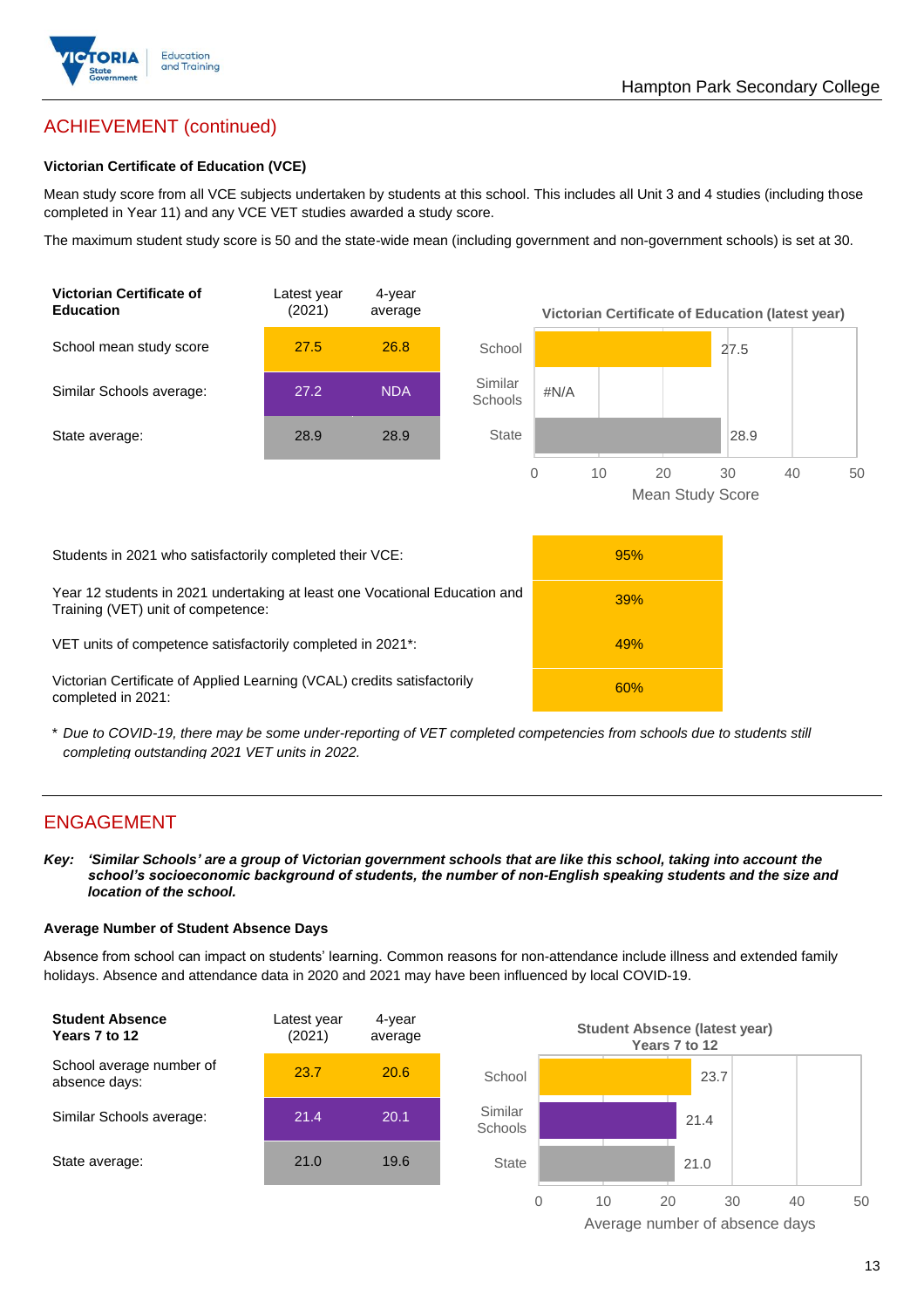

## ENGAGEMENT (continued)

#### **Attendance Rate (latest year)**

|                                             | Year 7 | Year 8 | Year 9 | Year 10 | Year 11 | Year 12 |
|---------------------------------------------|--------|--------|--------|---------|---------|---------|
| Attendance Rate by year level<br>$(2021)$ : | 87%    | 86%    | 87%    | 89%     | 89%     | 94%     |

#### **Student Retention**

Percentage of Year 7 students who remain at the school through to Year 10.



#### **Students exiting to further studies or full-time employment**

Percentage of students from Years 10 to 12 going on to further studies or full-time employment.

Note: This measure refers to data from the year when students exited the school. Data excludes destinations recorded as 'Unknown'.



Percent of students with positive destinations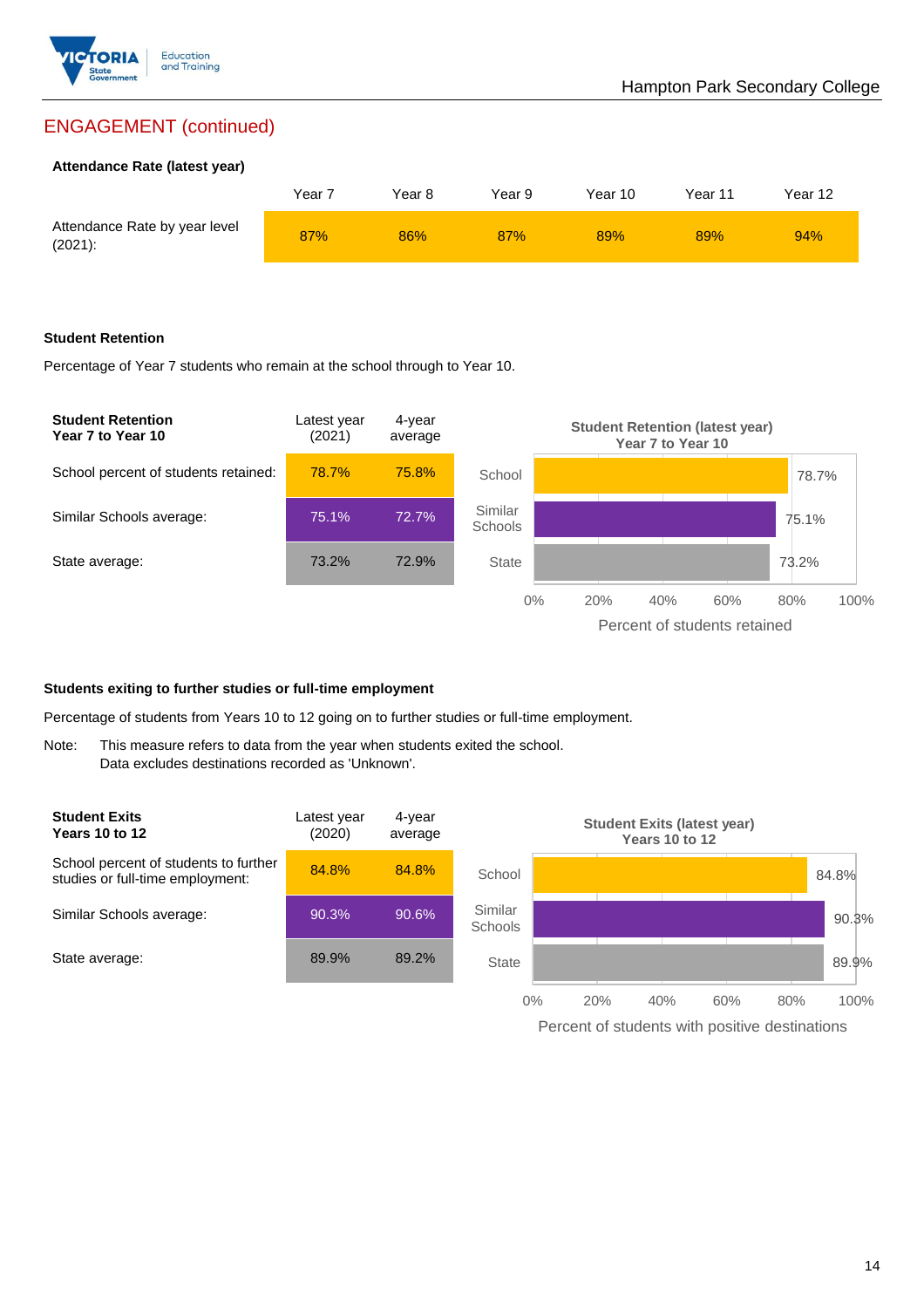

## **WELLBEING**

*Key: 'Similar Schools' are a group of Victorian government schools that are like this school, taking into account the school's socioeconomic background of students, the number of non-English speaking students and the size and location of the school.*

#### **Student Attitudes to School – Sense of Connectedness**

The percent endorsement on Sense of Connectedness factor, as reported in the Attitudes to School Survey completed annually by Victorian government school students, indicates the percent of positive responses (agree or strongly agree).



*Due to lower participation rates, differences in the timing of the survey/length of survey period and the general impact of Covid19 across 2020 and 2021, data are often not comparable with previous years or within similar school groups. Care should be taken when interpreting these results.*



#### **Student Attitudes to School – Management of Bullying**

The percent endorsement on Management of Bullying factor, as reported in the Attitudes to School Survey completed annually by Victorian government school students, indicates the percent of positive responses (agree or strongly agree).

| <b>Management of Bullying</b><br>Years 7 to 12 | Latest year<br>(2021) | 4-year<br>average |  |
|------------------------------------------------|-----------------------|-------------------|--|
| School percent endorsement:                    | 58.4%                 | 54.8%             |  |
| Similar Schools average:                       | 55.4%                 | $57.7\%$          |  |
| State average:                                 | 53.3%                 | 56.8%             |  |

*Due to lower participation rates, differences in the timing of the survey/length of survey period and the general impact of Covid19 across 2020 and 2021, data are often not comparable with previous years or within similar school groups. Care should be taken when interpreting these results.*

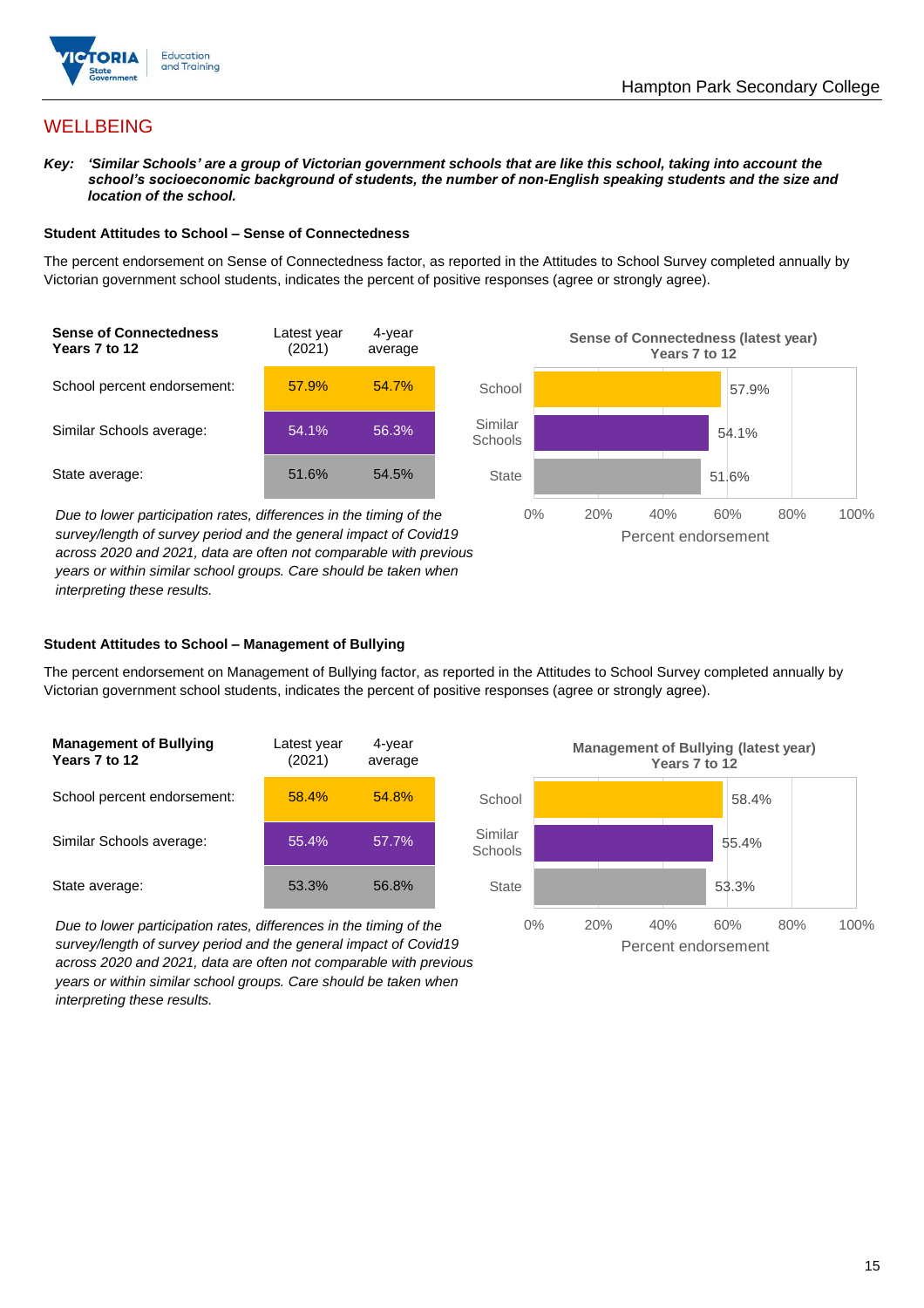

# **Financial Performance and Position**

FINANCIAL PERFORMANCE - OPERATING STATEMENT SUMMARY FOR THE YEAR ENDING 31 DECEMBER, 2021

| <b>Revenue</b>                  | <b>Actual</b> |
|---------------------------------|---------------|
| <b>Student Resource Package</b> | \$15,721,744  |
| Government Provided DET Grants  | \$3,326,254   |
| Government Grants Commonwealth  | \$36,233      |
| Government Grants State         | \$60,408      |
| Revenue Other                   | \$211,949     |
| <b>Locally Raised Funds</b>     | \$336,761     |
| <b>Capital Grants</b>           | \$0           |
| <b>Total Operating Revenue</b>  | \$19,693,348  |

| Equity $1$                                          | <b>Actual</b> |
|-----------------------------------------------------|---------------|
| Equity (Social Disadvantage)                        | \$2,781,874   |
| Equity (Catch Up)                                   | \$147,743     |
| <b>Transition Funding</b>                           | \$0           |
| Equity (Social Disadvantage - Extraordinary Growth) | \$0           |
| <b>Equity Total</b>                                 | \$2,929,617   |

| <b>Expenditure</b>                    | <b>Actual</b> |
|---------------------------------------|---------------|
| Student Resource Package <sup>2</sup> | \$14,596,146  |
| Adjustments                           | \$0           |
| <b>Books &amp; Publications</b>       | \$14,897      |
| Camps/Excursions/Activities           | \$201,876     |
| <b>Communication Costs</b>            | \$68,765      |
| Consumables                           | \$241,482     |
| Miscellaneous Expense <sup>3</sup>    | \$1,060,498   |
| <b>Professional Development</b>       | \$91,302      |
| Equipment/Maintenance/Hire            | \$215,442     |
| <b>Property Services</b>              | \$444,451     |
| Salaries & Allowances <sup>4</sup>    | \$623,732     |
| <b>Support Services</b>               | \$514,048     |
| Trading & Fundraising                 | \$11,381      |
| Motor Vehicle Expenses                | \$12,789      |
| Travel & Subsistence                  | \$0           |
| <b>Utilities</b>                      | \$152,484     |
| <b>Total Operating Expenditure</b>    | \$18,249,293  |
| <b>Net Operating Surplus/-Deficit</b> | \$1,444,055   |
| <b>Asset Acquisitions</b>             | \$236,879     |

(1) The equity funding reported above is a subset of the overall revenue reported by the school.

(2) Student Resource Package Expenditure figures are as of 10 Mar 2022 and are subject to change during the reconciliation process.

(3) Miscellaneous Expenses include bank charges, administration expenses, insurance and taxation charges.

(4) Salaries and Allowances refers to school-level payroll.